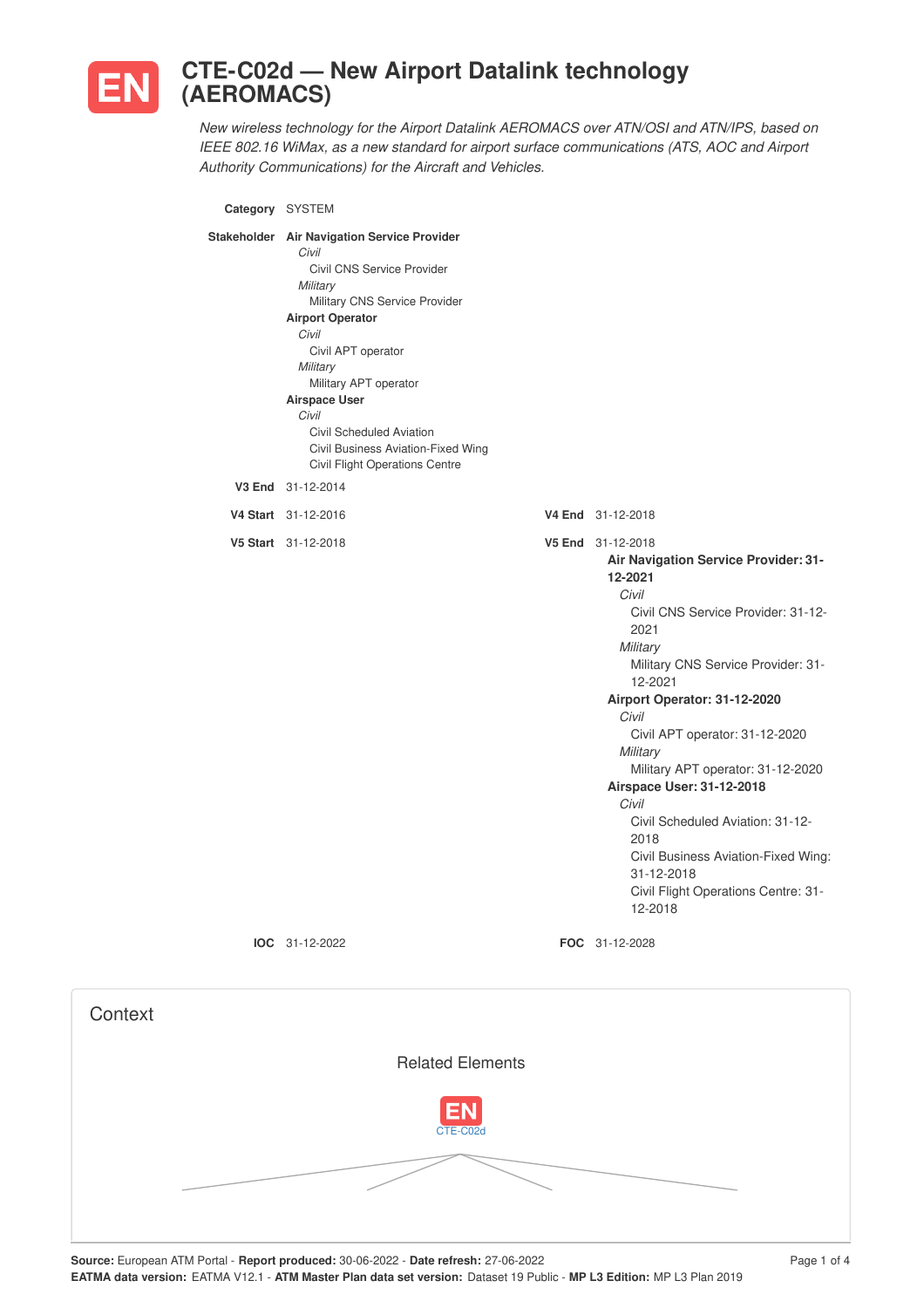





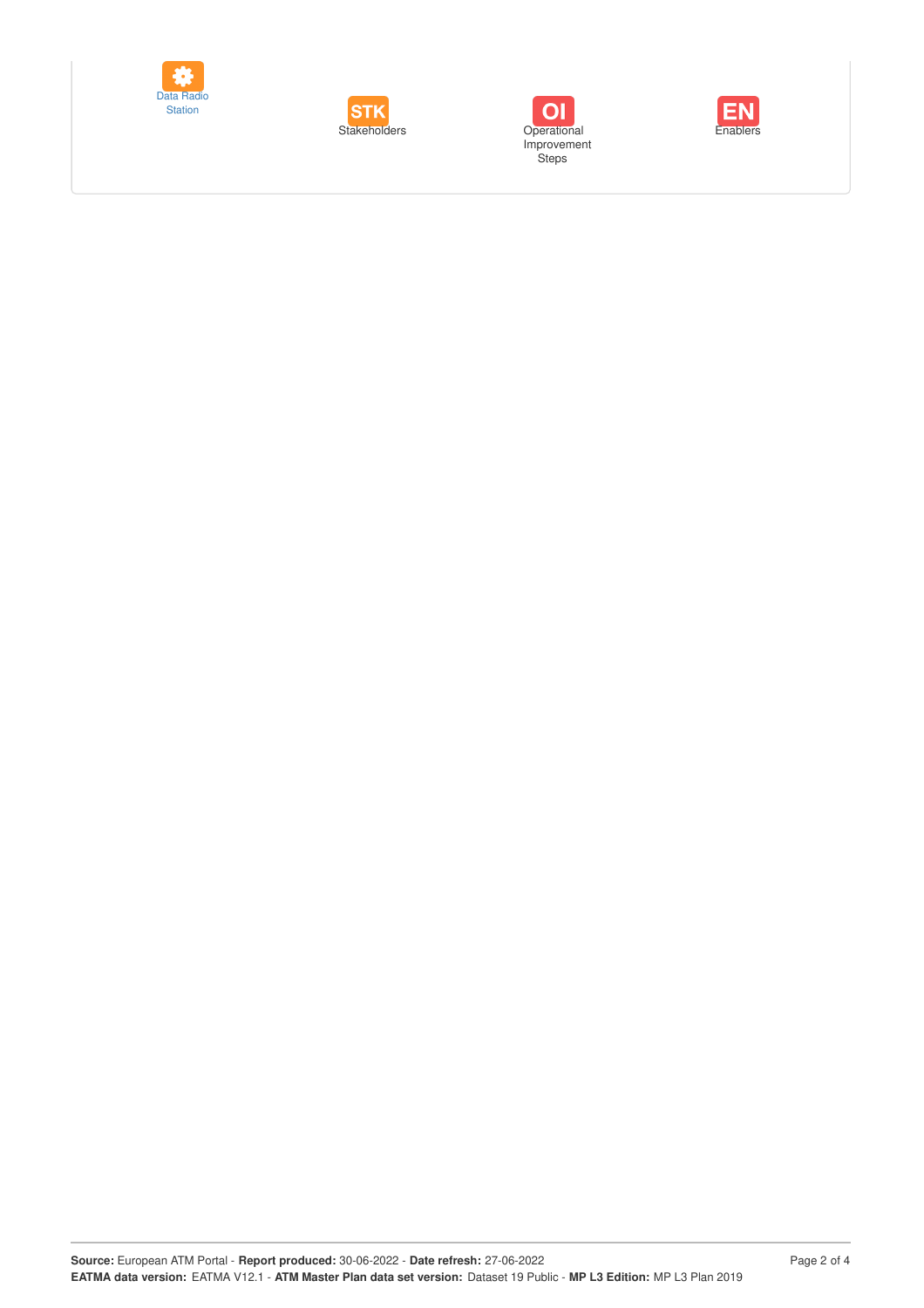| Code          |                     |  |                |  |  |  |                  | Benefits start date (IOC) - Full benefit date (FOC)                           |  |  |  |  |  |  |  |
|---------------|---------------------|--|----------------|--|--|--|------------------|-------------------------------------------------------------------------------|--|--|--|--|--|--|--|
|               |                     |  |                |  |  |  |                  | 15 16 17 18 19 20 21 22 23 24 25 26 27 28 29 30 31 32 33 34 35 36 37 38 39 40 |  |  |  |  |  |  |  |
|               | CTE-C02d            |  | V <sub>4</sub> |  |  |  | <b>IOC - FOC</b> |                                                                               |  |  |  |  |  |  |  |
| €             | AO-0206             |  |                |  |  |  |                  |                                                                               |  |  |  |  |  |  |  |
| ≙             | AO-0215             |  |                |  |  |  |                  |                                                                               |  |  |  |  |  |  |  |
| 8             | <b>CNS-0001-B</b>   |  |                |  |  |  |                  |                                                                               |  |  |  |  |  |  |  |
| $\rightarrow$ | AO-0105             |  |                |  |  |  |                  |                                                                               |  |  |  |  |  |  |  |
| $\rightarrow$ | AO-0204             |  |                |  |  |  |                  |                                                                               |  |  |  |  |  |  |  |
| $\rightarrow$ | AUO-0303-C          |  |                |  |  |  |                  |                                                                               |  |  |  |  |  |  |  |
| $\rightarrow$ | AUO-0308-A          |  |                |  |  |  |                  |                                                                               |  |  |  |  |  |  |  |
| $\rightarrow$ | AUO-0308-B          |  |                |  |  |  |                  |                                                                               |  |  |  |  |  |  |  |
| $\rightarrow$ | AUO-0309            |  |                |  |  |  |                  |                                                                               |  |  |  |  |  |  |  |
| $\rightarrow$ | AUO-0603-A          |  |                |  |  |  |                  |                                                                               |  |  |  |  |  |  |  |
| $\rightarrow$ | AUO-0603-B          |  |                |  |  |  |                  |                                                                               |  |  |  |  |  |  |  |
| $\rightarrow$ | <b>POI-0015-COM</b> |  |                |  |  |  |                  |                                                                               |  |  |  |  |  |  |  |

## **EN** Dependent Enablers

| Relationship | Code                | <b>Title</b>                                                                                                      | <b>Related Elements</b>   |
|--------------|---------------------|-------------------------------------------------------------------------------------------------------------------|---------------------------|
| Enabled by   | $A/C-24$            | Airport moving map and own aircraft position display in<br>cockpit.                                               | OI ENDS<br><b>STK</b>     |
| Enabled by   | $A/C-31a$           | Controller pilot data link communication (CPDLC)<br>compliant with ATN baseline 2 (FANS 3/C)                      | OI ENDS<br>$\blacksquare$ |
| Enabled by   | $A/C-31c$           | Exchange of clearances or instructions (ASEP)                                                                     | OI EN                     |
| Enabled by   | $A/C-42a$           | On-board graphical display of taxi clearance (up linked or<br>via voice) using common air/ground airport database | STK OI ENDS               |
| Enabled by   | AGDLS-STD-04        | <b>ICAO Provisions (SARPS and Manual) for Airport Surface</b><br>Data Communication based on AeroMACS             | EN B                      |
| Enabled by   | <b>AGDLS-TECH-2</b> | New ICAO Standard for ATN / IPS                                                                                   | 目<br><b>OI</b><br>I EN    |
| Enabled by   | <b>STD-018</b>      | <b>MASPS for Airport Surface Data Communication (ED-</b><br>227)                                                  | <b>EN</b>                 |
| Enabled by   | <b>STD-019</b>      | Harmonisation specifications for AeroMACS Ground<br>equipment                                                     | <b>EN</b>                 |
| Enabled by   | <b>STD-038</b>      | <b>ARINC Standard for AeroMACS (FFF)</b>                                                                          | <b>EN</b>                 |
| Enabled by   | <b>STD-042</b>      | <b>MOPS for Airport Surface Data Communication (ED-223)</b>                                                       | e<br>ЕM                   |

**PCP PCP Elements: No associated data**